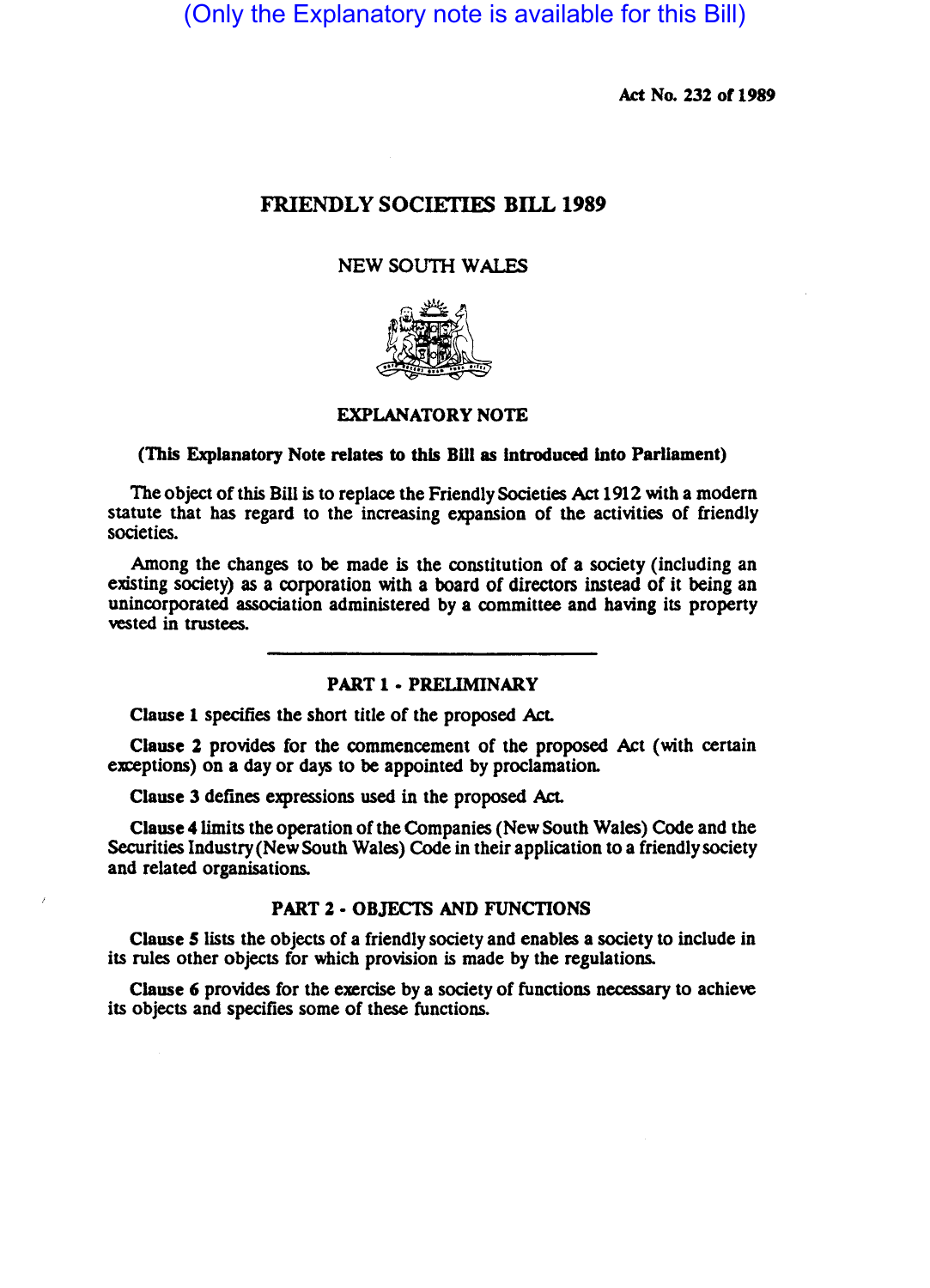Clause 7 specifies the matters that \\Ould determine whether a corporation is, for the purposes of the proposed Act, a subsidiary of a friendly society.

# PART 3 • REGISTRATION AND INCORPORATION

### Division 1 - Friendly societies

Clause 8 provides for the holding of a meeting to consider the formation of a friendly society, the matters that must be considered at the meeting and the manner of application to the Registrar of Friendly Societies for registration of the proposed society.

Clause 9 provides for the registration, or refusal of registration, of a proposed friendly society and for a registered friendly society to be constituted as a corporation.

Clause 10 deals with the procedure for a change of name by a friendly society.

Clause 11 limits the use of the words "friendly society" or "friendly societies" in the name of a corporation or other organisation.

Clause 12 deals with the obligations of the directors of a friendly society in relation to the use of the name of the society.

Clause 13 imposes obligations on the directors of a friendly society with respect to the registered office of the society.

Clause 14 defines the persons who comprise the membership of a friendly society.

Clause 15 deals with the rights of minors who are members of a friendly society.

Clause 16 sets out the voting rights of members of a friendly society.

Clause 17 requires a friendly society to conduct a postal ballot of its members before applying to the Minister for approval:

- (a) to apply for registration under the Co-operation Act 1923; or
- (b) to be wound up, or to wind up a fund, otherwise than at the direction of the Registrar; or
- (c) to cease to carry on the business of a pharmacist in open shop.

Clause 18 provides for the functions of the Minister and the Friendly Societies Advisory Committee follOwing a decision on a postal ballot under proposed section 17.

## Division 2 • Associations and unions of associations

Clause 19 provides for the holding of a meeting to consider the formation of an association by 2 or more friendly societies or a union of associations comprising 2 or more associations.

Clause 20 authorises the Registrar to register an association or union of associations and constitutes a registered association or union as a corporation.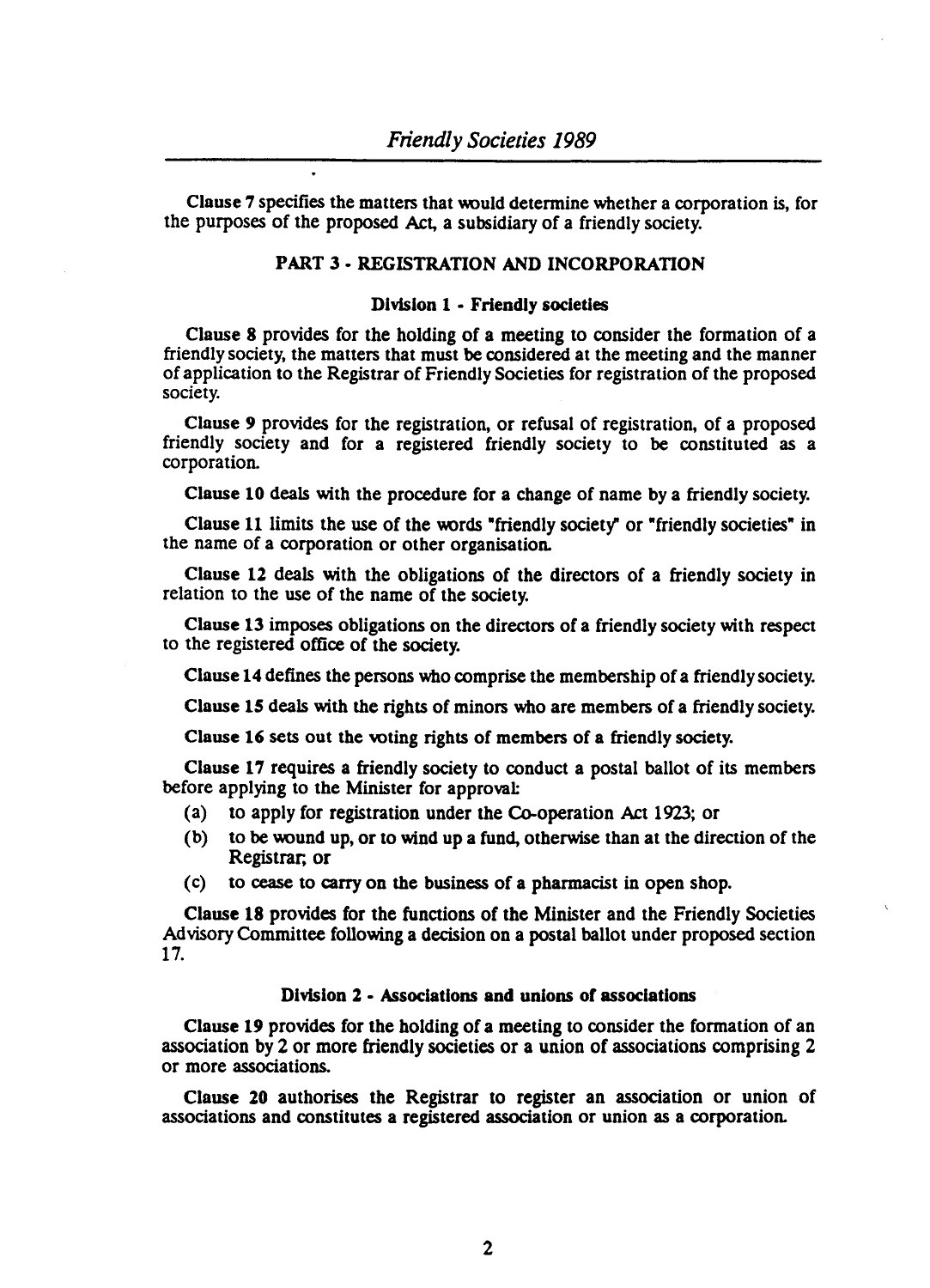Clause 21 specifies the functions of an association or union of associaiions.

## Division 3 • Rules

Clause 22 defines a friendly society, an association or a union of associations as being a registered organisation for the purposes of the proposed Division.

Clause 23 specifies requirements that must be complied with by the rules of a registered organisation and gives effect to the rules as a contract between the organisation and its members.

Clause 24 provides for the alteration of rules of a registered organisation.

### PART 4 • MANAGEMENT OF FRIENDLY SOCIETIES

### Division 1 • Directors and officers

Clause 2S deals with the constitution and functions of the board of directors of a friendly society and requires the board to elect one of their number as chairperson.

Clause 26 penalises certain convicted or insolvent persons who act as directors of a friendly society.

Clause 27 enables the Registrar to apply to the Supreme Court for an order prohibiting a person from acting as a director of a friendly society and specifies the grounds on which the Court may make such an order.

Clause 28 specifies the grounds on which, and the procedure by means of which, the Registrar may prohibit a director of a friendly society from acting as such.

Clause 29 adopts, in relation to a director of a friendly society, the provisions of the Companies (New South Wales) Code relating to the upper age limit for a director under the Code.

Clause 30 specifies the circumstances in which a director of a friendly society vacates office and the manner in whicb such a director may be removed from office.

Clause 31 penalises a director of a friendly society who knowingly autborises or permits tbe society to enter into a contract under whicb management of the affairs of the society is conferred on a person not associated witb the society.

Clause 32 deals with the obligation of a director of a friendly society to disclose any conflict of interest and nullifies a vote by the director on any matter in relation to whicb the director has a conflicting interest

Clause 33 penalises dishonest conduct, and certain other conduct, by an officer of a friendly society in the same way as similar conduct is penalised under the Companies (New South Wales) Code.

Clause 34 controls the lending of money by a friendly society to a director of the society.

Clause 35, with some qualifications, renders void a rule of, or contract with, a friendly society that would exempt an officer or employee from, or indemnify an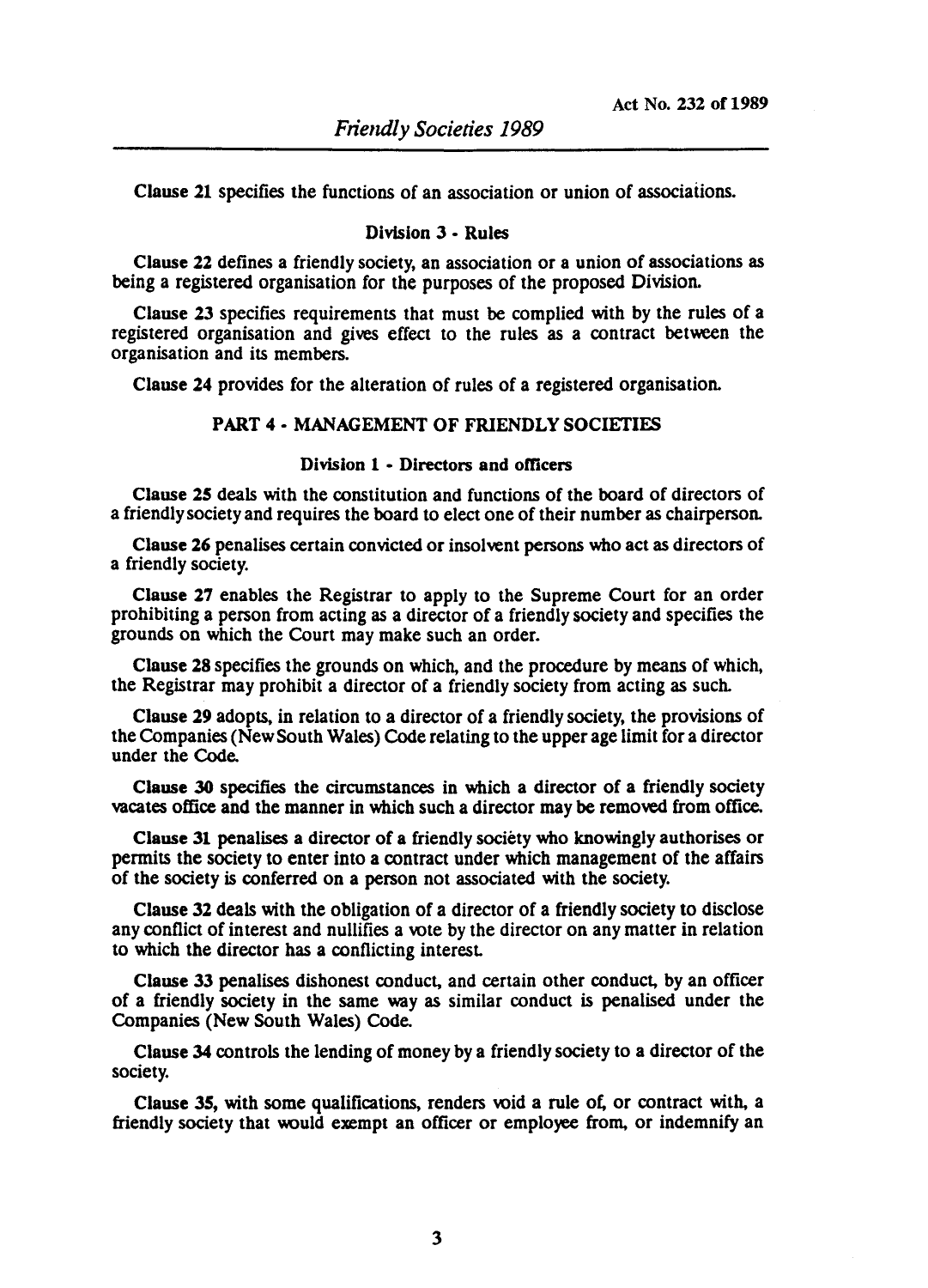officer or employee against, liability for negligence, default, breach of duty or breach of trust

Clause 36 requires a friendly society to maintain adequate fidelity insurance.

Clause 37 obliges a friendly society to hold meetings in accordance with its rules, including an annual general meeting which must be held not later than 5 months after the end of its financial year.

## Division 2 • Records

Clause 38 requires a friendly society to keep the registers specified in the provision and confers rights of inspection on the members of the society.

Clause 39 deals with the keeping of minutes of meetings of a friendly society and its directors.

### Division 3 - Accounts and audit

Clause 40 requires a friendly society and its subsidiaries to keep the accounts and accounting records prescribed by the regulations and have them audited in accordance with the regulations.

Clause 41 requires an auditor of a friendly society to make certain reports to the Registrar.

Clause 42, with some qualifications, renders wid a rule of, or contract with, a friendly society that would exempt an auditor of the society from, or indemnify an auditor against, liability for negligence, default, breach of duty or breach of trust

Clause 43 confers qualified privilege in proceedings for defamation in respect of publication of certain matters by an auditor and others.

Clause 44 requires the directors of a friendly society to have certain information available for inspection by members of the society at least 14 days before each annual general meeting of the society.

## Division 4 - Actuarial valuations

Clause 45 requires a friendly society to appoint an actuary for the funds of the society and in default of such an appointment, enables the Registrar to appoint the actuary.

Clause 46 provides for vacation of office by the actuary for a friendly society.

Clause 47 requires a friendly society to arrange for actuarial valuations of its funds.

Clause 48 regulates the distribution by a friendly society of a surplus in a fund of the society.

Clause 49 confers powers on the actuary for a friendly society in relation to the inspection of records and the obtaining of information and explanations.

Clause 50 penalises obstruction of an actuary exercising the functions conferred by the proposed Act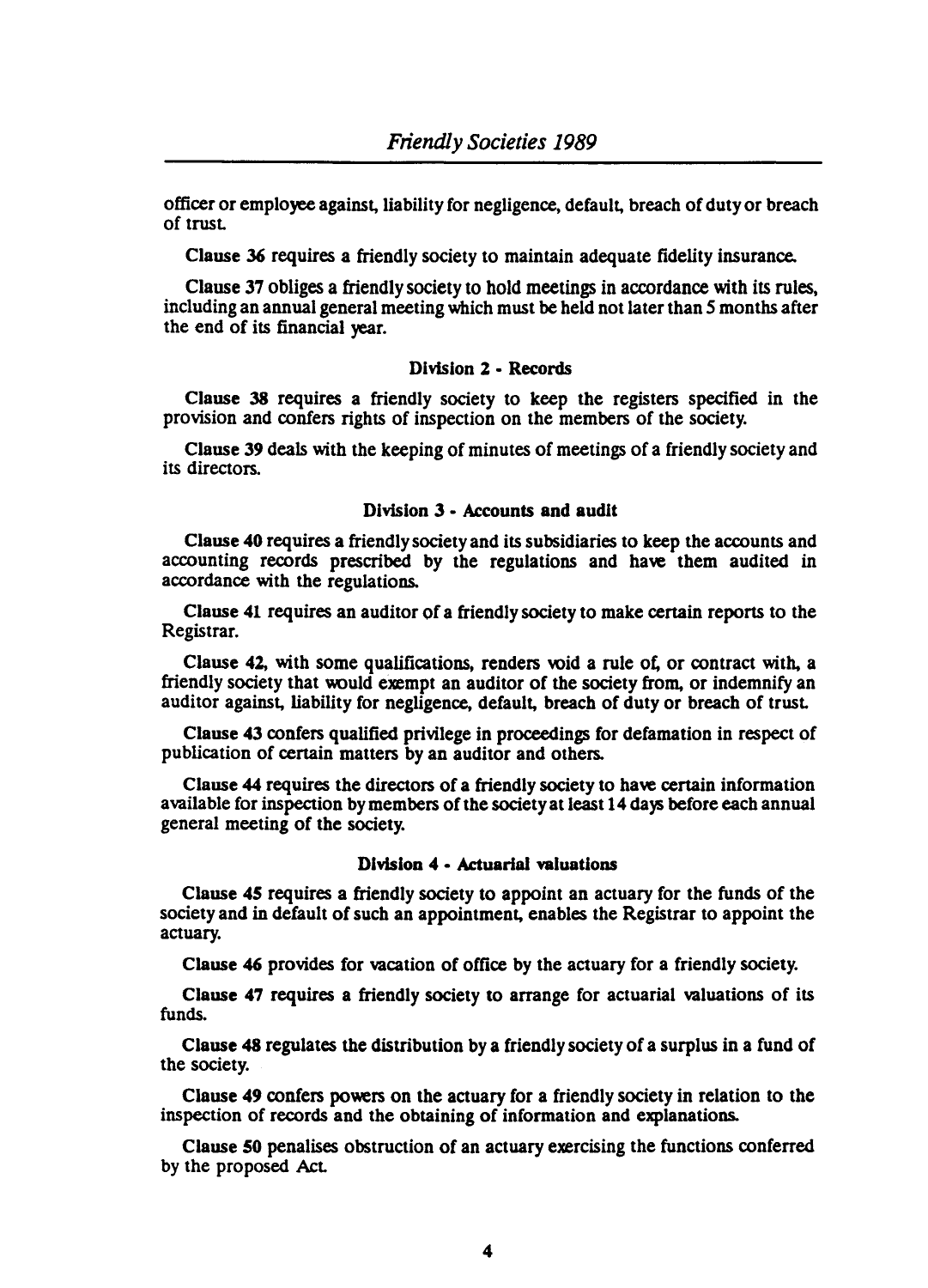Clause 51 deals with the making of reports to the Registrar by an actuary.

Clause 52, with some qualifications, renders void a rule of, or contract with, a friendly society that would exempt an actuary for the society from, or indemnify an actuary against, liability for negligence, default, breach of duty or breach of trust

Clause 53 confers qualified privilege in proceedings for defamation in respect of publication of certain matters by an actuary and others.

## PART 5 • FUNDS

### Division 1 - Raising and investment of funds

Clause 54 controls the borrowing of money, and the giving of security, by a friendly society.

Clause 55 applies to the giving of a mortgage or charge by a friendly society the provisions of the Companies (New South Wales) Code relating to the giving of a mortgage or charge by a company.

Clause 56 deals with the manner in which a friendly society may invest its funds.

Clause 57 imposes an obligation on the directors of a friendly society to monitor the activities of a subsidiary of the society.

# Division 2 - Benefit funds

Clause 58 requires the establishment by a friendly society of a benefit fund for each class of benefit provided by it or, if the Registrar so requires, a combined fund for all of them.

Clause 59 imposes obligations in relation to payments to and from a benefit fund of a friendly society.

Clause 60 enables the Registrar to direct transfers of money between funds of a friendly society and the amalgamation or winding up of benefit funds.

#### Division 3 • Benefits

Clause 61 provides for the only manner in which a contract with a friendly society for the provision of benefits, including life insurance benefits, superannuation benefits or a benefit in the form of an annuity, may be assigned.

Clause 62 enables a member of a friendly society who is 16 or older to nominate a person to receive benefits payable by the society on the death of the member if the benefits do not exceed an amount fixed by the Registrar.

Clause 63 enables the Registrar to fix the maximum total amount payable by friendly societies on the death of a child under 10 years of age.

# Division 4 • Actuarial certification or contribution rates

Clause 64 enables the Registrar to exempt a friendly society from compliance with provisions of the proposed Division.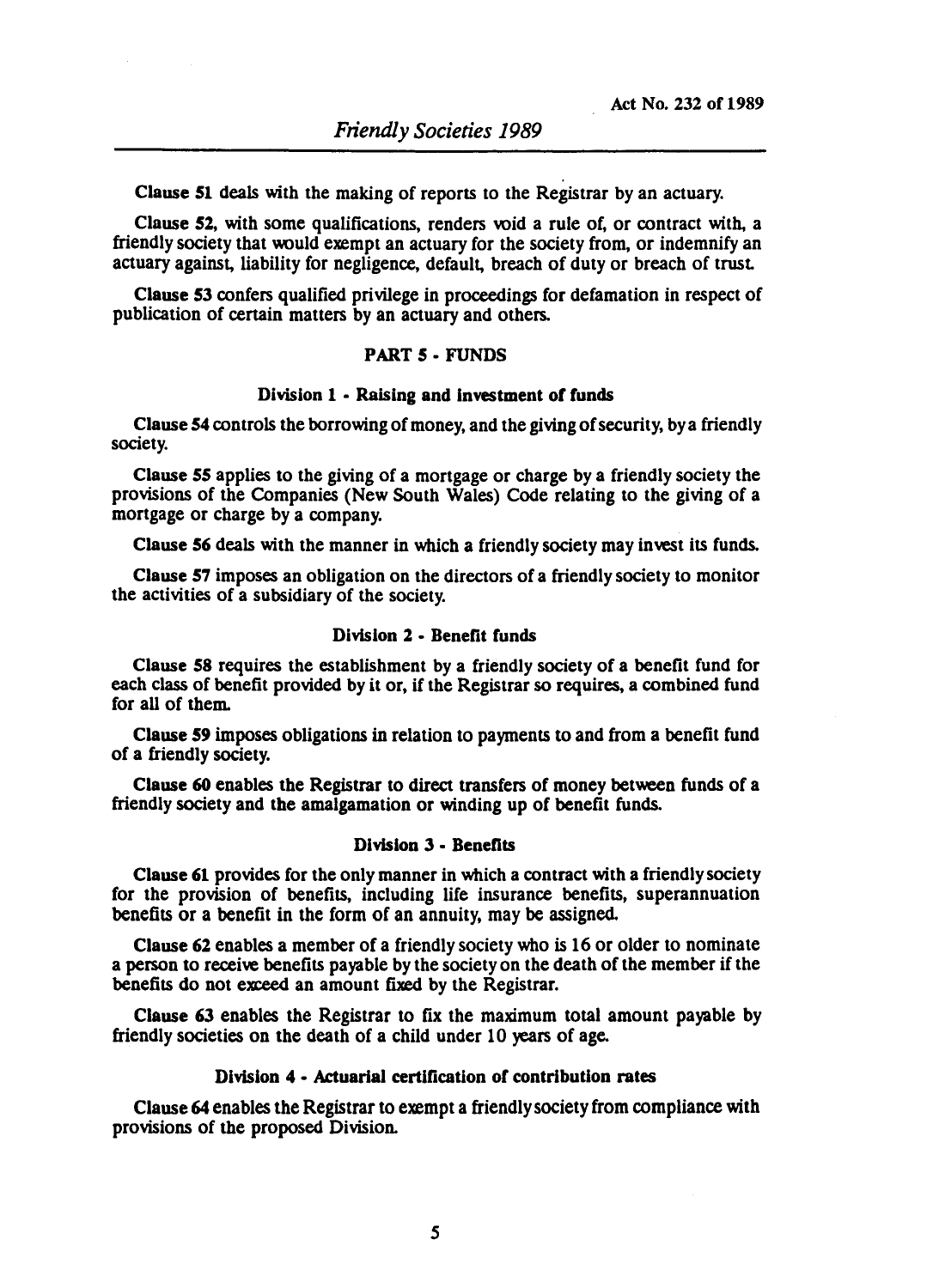Clause *6S* requires the contribution rates for a benefit payable by a friendly society to be contribution rates approved by an actuary in relation to the benefiL

Clause 66 controls the payment by a friendly society of a commission or rebate in respect of contributions for a benefiL

# Division *S* • Surrender and alteration of benefits

Clause 67 defines an applicable benefit Cor the purposes of the proposed Division.

Clause 68 enables a member of a friendly society to surrender all or part of an applicable benefit for which the member has contributed.

Clause 69 deals with the alteration of an applicable benefit.

# Division 6 • Operating standards

Clause 70 defines expressions used in the proposed Division.

Clause 71 authorises the making of regulations requiring the maintenance by a friendly society, or in a fund of the society, of minimum values of unencumbered assets and the making of regulations with respect to the holding by a friendly society of liquid assets.

Clause 72 imposes obligations on the directors of a friendly society in relation to compliance by the society with the requirements of regulations made for the purposes of the proposed Division.

Clause 73 enables the Registrar to monitor compliance by a friendly society with the requirements of regulations made for the purposes of the proposed Division.

# PART 6 • TRANSFER OF ENGAGEMENTS AND AMALGAMATION OF **SOCIETIES**

### Division 1 - Transfer of engagements

Clause 74 provides a procedure enabling a friendly society to transfer to another friendly society all of its engagements or all the engagements of a fund of the society.

Clause *7S* enables the Registrar, on certain grounds and with the consent of the Minister given after consulting the Advisory Committee, to direct a transfer of engagements.

Clause 76 requires the Registrar, on a transfer of all the engagements of a friendly society, to cancel the registration of the transferor society and its certificate of incorporation or, on a transfer of the engagements of a fund of a society, to issue a certificate of confirmation of the transfer.

### Division 2 - Amalgamation of societies

Clause 77 provides a procedure enabling 2 or more friendly societies to amalgamate.

Clause 78 specifies the publicity required to be given in relation to a proposed amalgamation of friendly societies.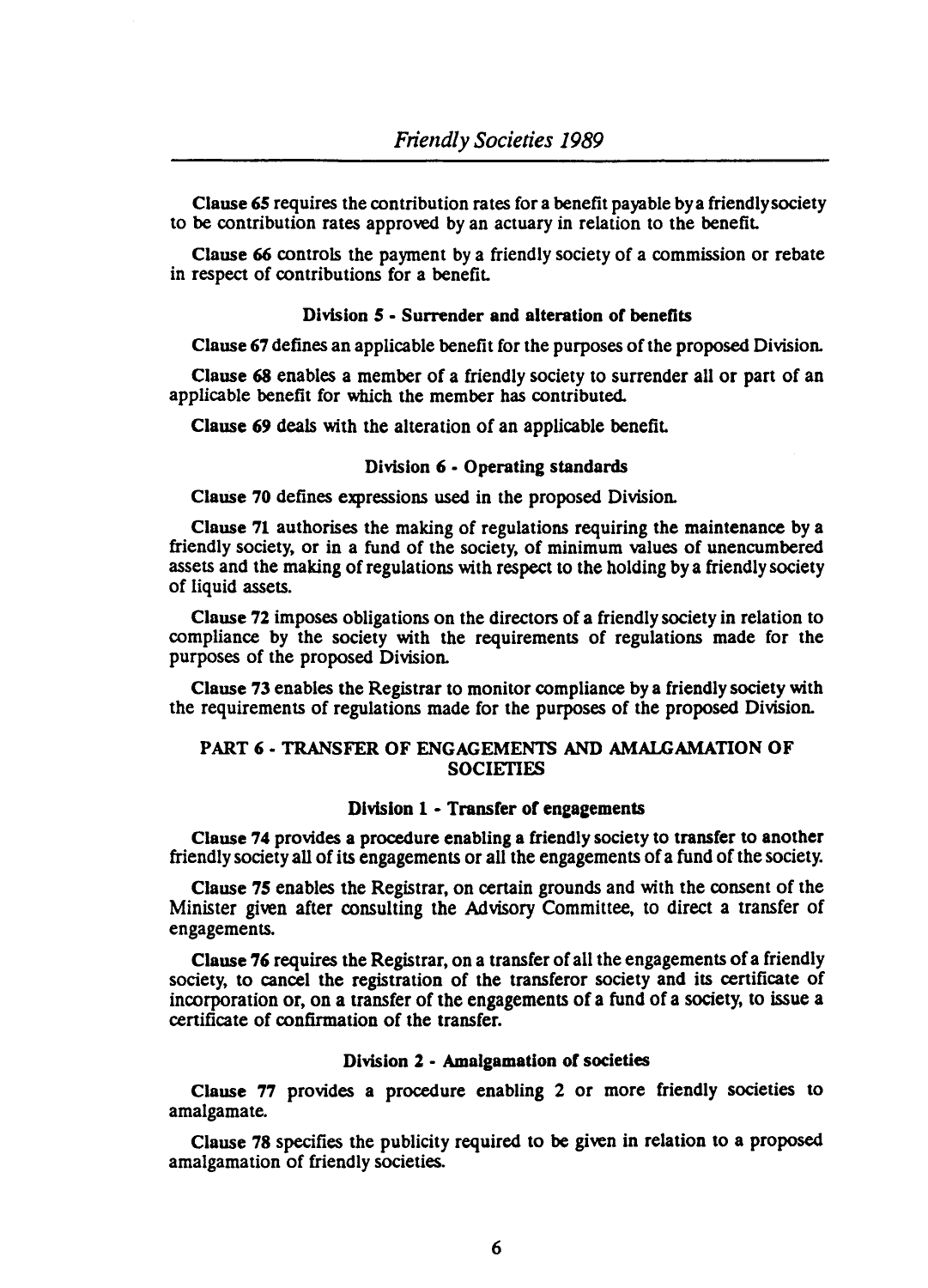Clause 79 enables a foreign society to join in an amalgamation of friendly societies but only if the amalgamated society would not be a foreign society. A foreign society is a society that is similar to a friendly society and is constituted under the law of another State or a Territory.

Clause 80 provides for the registration of an amalgamation of societies, the incorporation of the amalgamated society, the cancellation of the certificates of incorporation of the amalgamating societies and the issue of a certificate of incorporation of the amalgamated society.

## Division 3· General

Clause 81 defines expressions used for the purposes of the proposed Division.

Clause 82 describes the effects of transfers of engagements and amalgamations.

Clause 83 requires an officer of a friendly society or a foreign society to take all reasonable steps to give effect to a transfer of engagements or amalgamation affecting the society.

# PART 7 • ADMINISTRATION

### Division 1 - The Registrar

Clause 84 appoints the registrar, and the deputy registrar, of co-operative societies holding office under the Co-operation Act 1923 as the Registrar, and the Deputy Registrar, of Friendly Societies under the proposed Act unless a different appointment is made under the Public Sector Management Act 1988.

Clause SS enables the Registrar to grant an extension or abridgement of time for the exercise of a function under the proposed Act or the rules of a friendly society.

### Division 2 • Friendly Societies Advisory Committee

Clause 86 constitutes the Friendly Societies Advisory Committee consisting of the Registrar and not fewer than 5 other members appointed by the Minister.

Clause 87 specifies the functions of the Advisory Committee.

#### Division 3 • Inspectors

Clause 88 provides for the appointment of inspectors for the purpose of carrying out inspections relating to the operations of friendly societies.

#### Division 4 • Investigations

Clause 89 defines expressions used for the purposes of the proposed Division.

Clause 90 enables the Registrar, with the consent of the Minister, to appoint an investigator to inquire into the affairs of a friendly society.

Clause 91 enables an investigator to require a person (defined as an involved person) to produce a document, assist the investigator or appear before the investigator for examination on oath.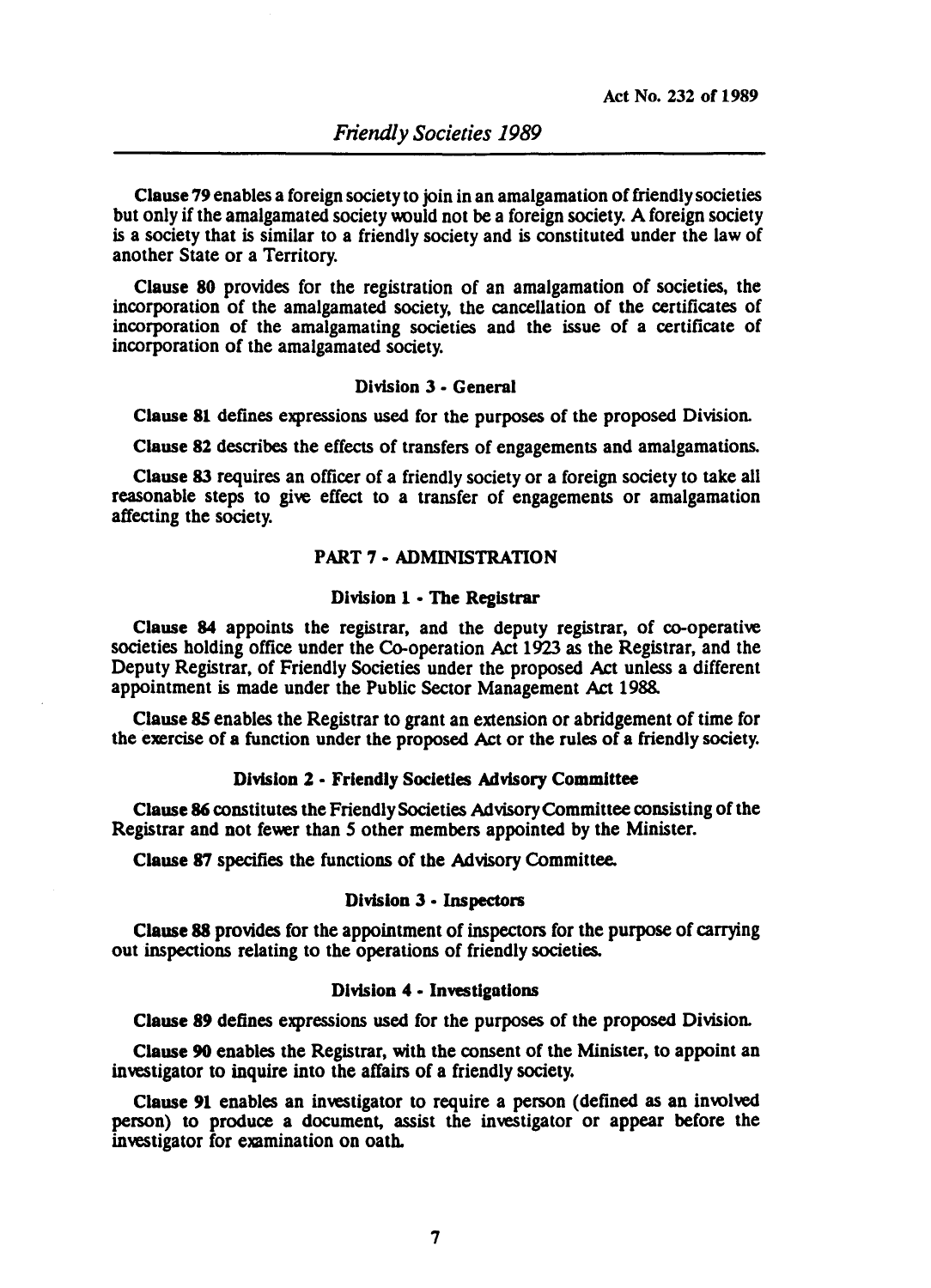Clause 92 enables a legal practitioner acting for an involved person to attend an examination of the involved person by an investigator and address the investigator. It requires an involved person to answer questions despite the possibility of self-incrimination but excludes truthful answers from admission in evidence in any criminal proceedings.

Clause 93 enables a legal practitioner for an involved person to refuse, in cenain circumstances, to produce to an investigator a document that is a privileged communication between the solicitor and the involved person but requires the solicitor to provide the investigator with the name and address of the person entitled to the privilege.

Clause 94 penalises an involved person who refuses or fails to comply with a lawful requirement of an investigator, gives false or misleading information, refuses to take an oath or, on examination by an investigator, knowingly makes a false or misleading statemenL

Clause 95 penalises a person who conceals, disposes of, or alters, a document relating to a friendly society under investigation unless it is proved that there was no intention to defeat, delay or obstruct the inquiry.

Clause 96 enables a record of the examination of an involved person to be used in legal proceedings unless it involves self-incrimination as provided by clause 92

Clause 97 provides for the making of reports to the Registrar by an investigator.

Clause 98 obliges an involved person to assist the Registrar in relation to legal proceedings that the Registrar has instituted, or proposes to institute, as a result of an investigation.

Clause 99 provides for the admission of an investigator's report as evidence of facts found by the investigator to exisL

Clause 100 deals with the manner in which the costs of an inquiry by an investigator are to be meL

### PART 8 • APPOINTMENT OF ADMINISTRATOR AND SUSPENSION OF OPERATIONS

#### Division 1 - Appointment and functions of administrator

Clause 101 enables the Registrar, with the consent of the Minister, to appoint an administrator to conduct the affairs of a friendly society.

Clause 102 deals with the consequences of an appointment of an administrator for a friendly society, including vacation of office by the directors of the society.

Clause 103 protects an administrator from liability for loss or damage sustained in respect of anything done in the exercise of the functions of the administrator unless it was the result of the wilful misconduct, or the negligence, of the administrator.

Clause 104 enables the Registrar to terminate the appointment of an administrator of the affairs of a friendly society.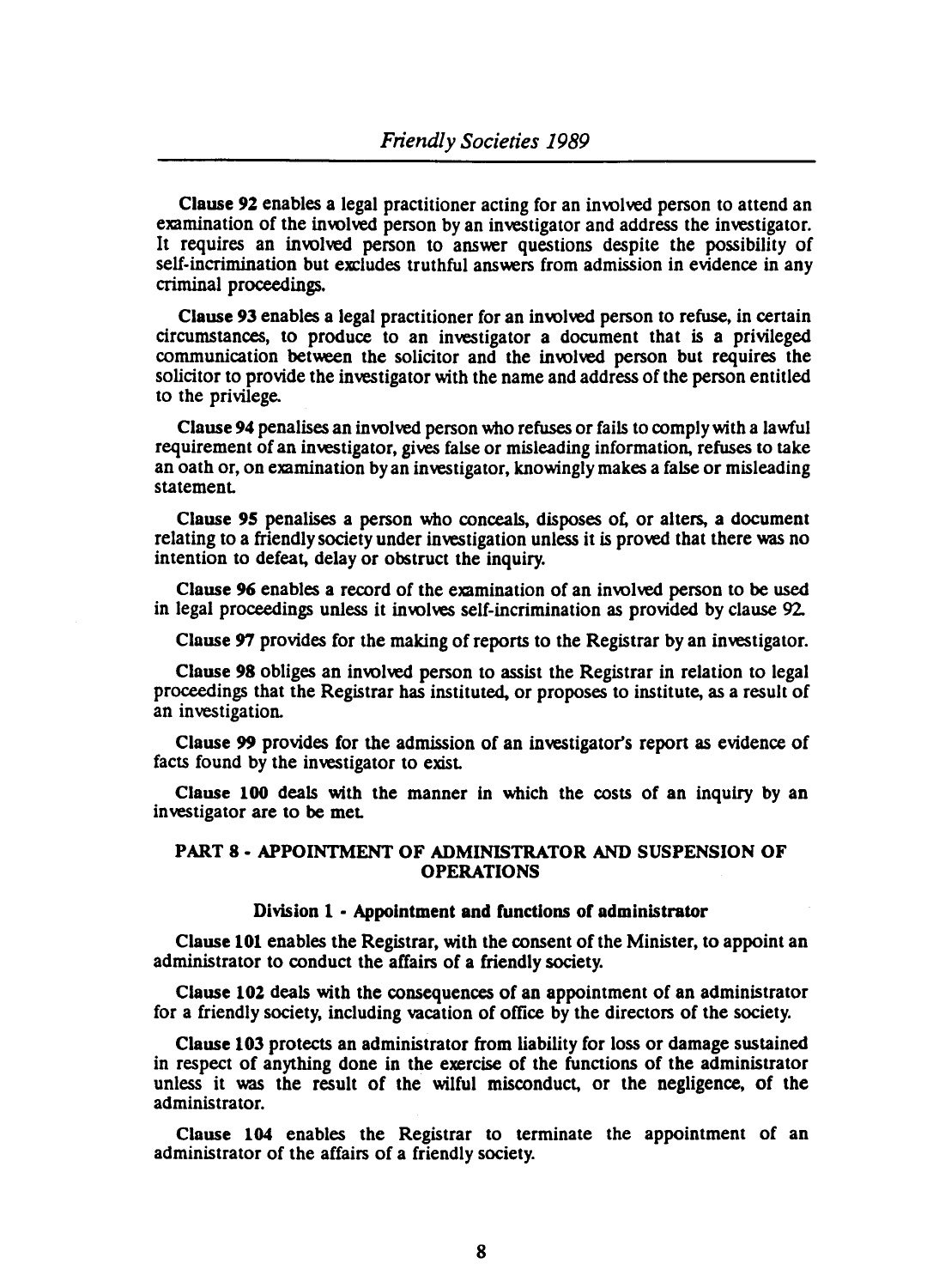# Division 2 • Suspension of operations of friendly society

Clause 105 enables the Registrar, with the consent of the Minister, to direct a friendly society not to borrow money, accept new members or, without the consent of the Registrar, accept a contribution, payor surrender a benefit, or otherwise deal with the assets of the society.

# PART 9· OFFICIAL MANAGEMENT AND WINDING UP

Clause 106 applies Part X of the Companies (New South Wales) Code (relating to receivers and managers) and Part XI of that Code (relating to official management) to a friendly society, an association and a union of associations.

Clause 107 enables a friendly society, an association or a union of associations to be wund up voluntarily, or by the Supreme Court, or by order of the Registrar under proposed section 108, in the same way as a company may be wund up under Part XII of the Companies (New South Wales) Code.

Clause 108 provides for the winding up of a friendly society by order of the Registrar if certain grounds exist and the Minister consents.

Clause 109 provides for the disposal of any surplus resulting from the winding up of a friendly society.

Clause 110 requires the Registrar to cancel the registration of a friendly society that is dissolved on being wund up.

## PART 10. GENERAL

Clause 111 makes a certificate of incorporation of a friendly society conclusive evidence of the incorporation of the society. It also makes a certificate by the Registrar as to something done or omitted within a specified time evidence as to the matters cenified.

Clause 112 requires a special resolution of a friendly society to be registered before it is effective and requires a copy of the resolution to be lodged for registration within 1 month after being passed.

Clause 113 confers a power of delegation on the Minister and the Registrar.

Clause 114 excludes the operation of the Insurance Act 1902 in relation to a contract between a friendly society and a member of the society.

Clause 115 controls advertising by a friendly society and a person seeking members of a proposed friendly society.

Clause 116 controls the operations of foreign societies within the State.

Clause 117 enables a friendly society, in certain circumstances, to pay a benefit on the death of a member without requiring production of probate or letters of administration.

Clause 118 enables a person affected by a decision of the Registrar to require the Registrar to review the decision and, if dissatisfied with the result of the review, to appeal to the Supreme Court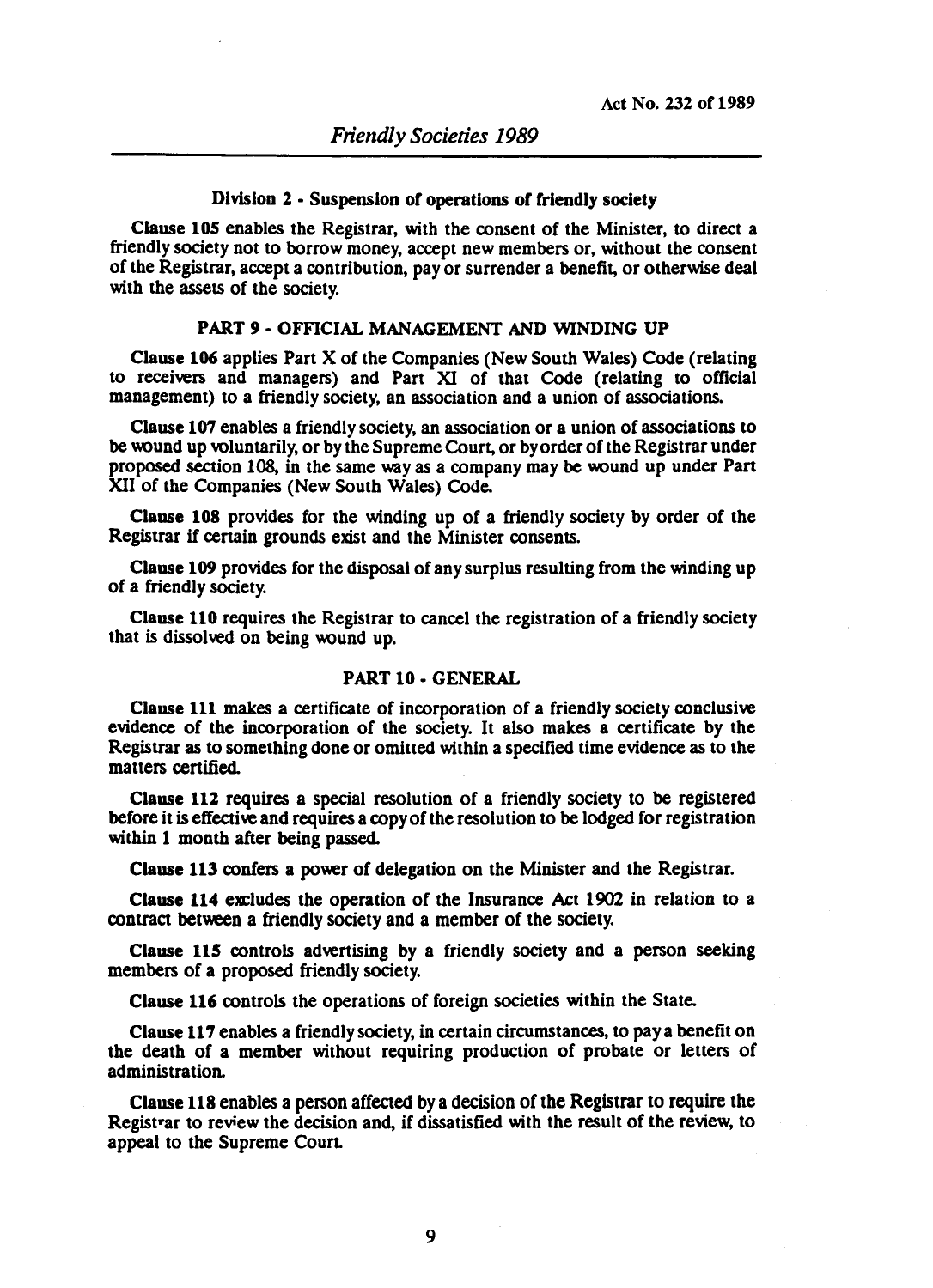Clause 119 provides for the issue of search warrants.

Clause 120 provides for the manner of service of documents under the proposed Act.

Clause 121 enables reciprocal arrangements to be made with other States, and the Territories, for the exchange of information in relation to friendly societies and similar organisations.

Clause 122 provides for the inspection, and the provision of copies, of documents registered under the proposed Act

Clause 123 imposes obligations of secrecy on persons who are, or were, engaged in the administration of the proposed Act or the Friendly Societies Act 1912

Clause 124 penalises a person who obstructs or hinders the Registrar, or an inspector, or an investigator exercising functions under the proposed Act

Clause 125 imposes penalties in relation to false or misleading statements.

Clause 126 requires proceedings for offences under the proposed Act to be taken before a Local Court or before the Supreme Court in its summary jurisdiction but limits the penalty that may be imposed by a Local Court

Clause 127 makes a consequential amendment to the Search Warrants Act 1985.

Clause 128 makes a consequential amendment to the Friendly Societies Dispensaries Enabling Act 1945.

Clause 129 repeals the Friendly Societies Act 1912 and an unrepealed amending Act

Clause 130 gives effect to Schedule 3 which contains transitional provisions.

Clause 131 authorises the making of regulations for the purposes of the proposed Act.

## SCHEDULE 1 • REPEALS

This Schedule specifies the Friendly Societies Act 1912 and the Friendly Societies (Amendment) Act 1976 as the Acts to be repealed.

# SCHEDULE 2 • RULES TO BE MADE FOR FRIENDLY SOCIETY

This Schedule sets out matters that must be dealt with in the rules of a friendly society as required by proposed section 23. A society is at liberty to include other rules.